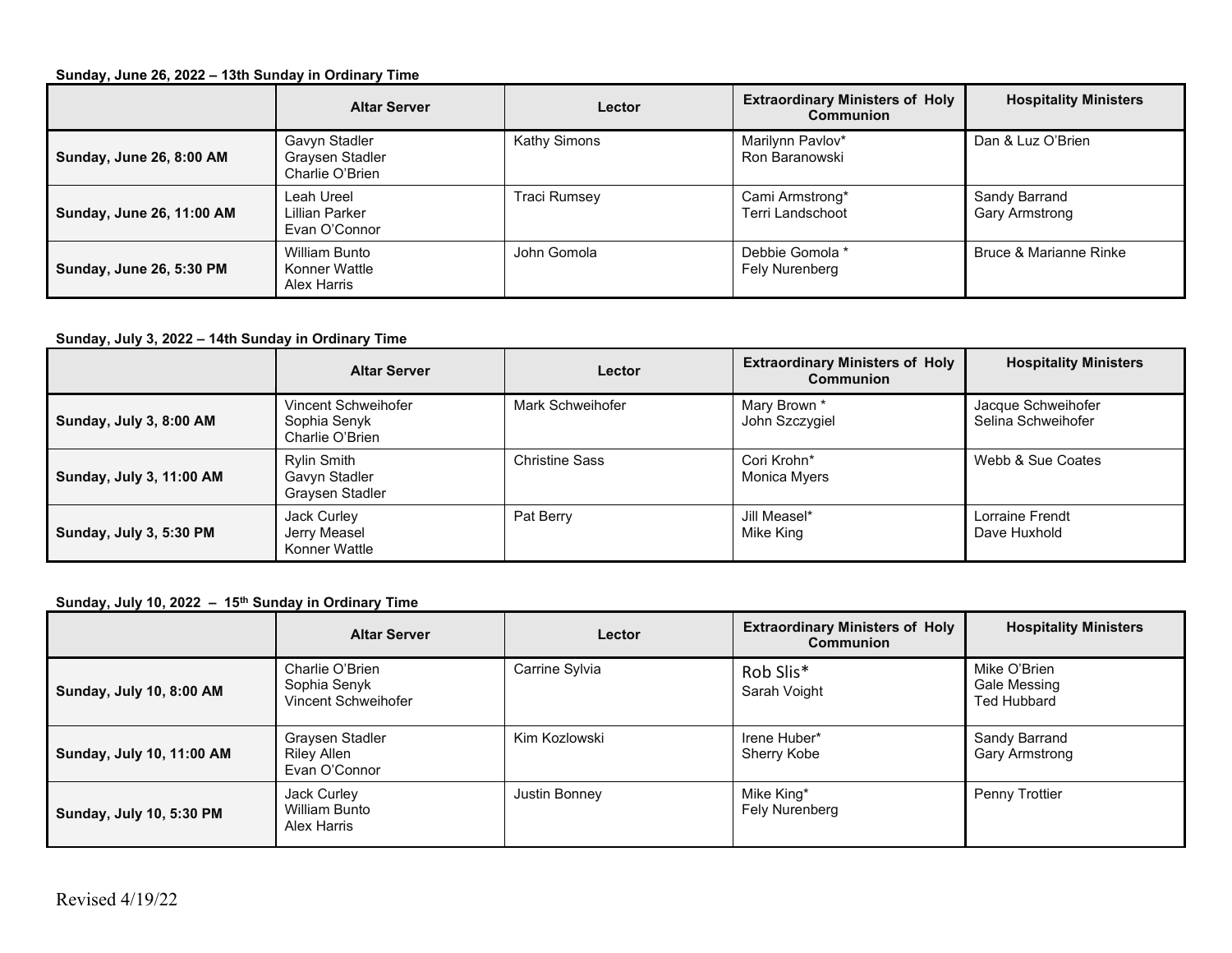### **Sunday, July 17, 2022 - 16th<sup>th</sup> Sunday in Ordinary Time**

|                           | <b>Altar Server</b>                                  | Lector        | <b>Extraordinary Ministers of Holy</b><br><b>Communion</b> | <b>Hospitality Ministers</b> |
|---------------------------|------------------------------------------------------|---------------|------------------------------------------------------------|------------------------------|
| Sunday, July 17, 8:00 AM  | Sophia Senyk<br>Charlie O"Brien<br>Gavyn Stadler     | Joe Pavlov    | Ron Baranowski*<br>Julia Szczygiel                         | Dan & Luz O'Brien            |
| Sunday, July 17, 11:00 AM | Leah Ureel<br>Jacob Tunich<br>Lillian Parker         | Kim Kozlowski | Kristin Tunich*<br>Terri Landschoot                        | Terry & Evelyn Carl          |
| Sunday, July 17, 5:30 PM  | <b>William Bunto</b><br>Alex Harris<br>Konner Wattle | Jenine Ulrich | Debbie Gomola*<br>Fely Nurenberg                           | Bruce & Marianne Rinke       |

## **Sunday, July 24, 2022 - 17th Sunday in Ordinary Time**

|                           | <b>Altar Server</b>                                    | Lector              | <b>Extraordinary Ministers of Holy</b><br><b>Communion</b> | <b>Hospitality Ministers</b>             |
|---------------------------|--------------------------------------------------------|---------------------|------------------------------------------------------------|------------------------------------------|
| Sunday, July 24, 8:00 AM  | Charlie O'Brien<br>Vincent Schweihofer<br>Sophia Senyk | Deem Boldyreff      | Marilynn Pavlov*<br>Linda Tokarski                         | Jacque Schweihofer<br>Selina Schweihofer |
| Sunday, July 24, 11:00 AM | Rylin Smith<br>Gavyn Stadler<br>Graysen Stadler        | <b>Traci Rumsey</b> | Sherry Kobe*<br>Monica Myers                               | Pam Binsfeld<br>Sandy Barrand            |
| Sunday, July 24, 5:30 PM  | Alex Harris<br>Konner Wattle<br>Jerry Measel           | Tonya Halvorson     | Jill Measel*<br>Mike King                                  | Penny Trottier                           |

# **Sunday, July 31, 2022 – 18th Sunday in Ordinary Time**

|                           | <b>Altar Server</b>                                    | Lector                | <b>Extraordinary Ministers of Holy</b><br><b>Communion</b> | <b>Hospitality Ministers</b>    |
|---------------------------|--------------------------------------------------------|-----------------------|------------------------------------------------------------|---------------------------------|
| Sunday, July 31, 8:00 AM  | Sophia Senyk<br>Vincent Schweihofer<br>Charlie O'Brien | Maggie St. John       | Mary Brown*<br>Sarah Voight                                | Dan & Luz O'Brien               |
| Sunday, July 31, 11:00 AM | Riley Allen<br>Gavyn Stadler<br>Graysen Stadler        | <b>Christine Sass</b> | Cami Armstrong*<br>Irene Huber                             | Webb & Sue Coates               |
| Sunday, July 31, 5:30 PM  | Jack Curley<br>William Bunto<br>Ella Enderby           | Pat Berry             | Mike King*<br>Fely Nurenberg                               | Dave Huxhold<br>Lorraine Frendt |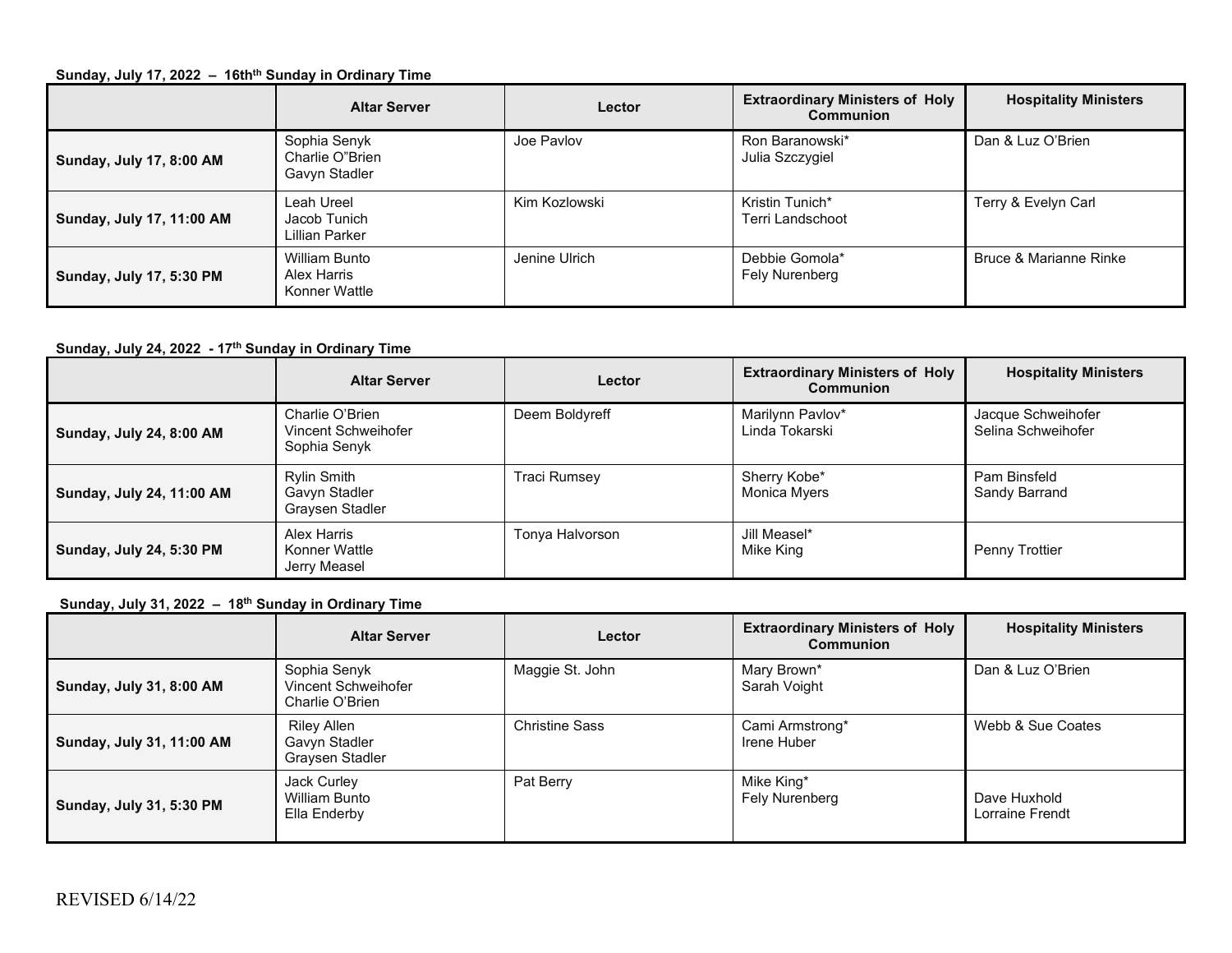#### **Sunday, August 7, 2022 – 19th Sunday in Ordinary Time**

|                            | <b>Altar Server</b>                                  | Lector          | <b>Extraordinary Ministers of Holy</b><br>Communion | <b>Hospitality Ministers</b>                       |
|----------------------------|------------------------------------------------------|-----------------|-----------------------------------------------------|----------------------------------------------------|
| Sunday, August 7, 8:00 AM  | Sophia Senyk<br>Gavyn Stadler<br>Vincent Schweihofer | Kathy Simons    | Rob Slis*<br>Julia Szczygiel                        | Mike O'Brien<br>Gale Messing<br><b>Ted Hubbard</b> |
| Sunday, August 7, 11:00 AM | Leah Ureel<br>Lillian Parker<br>Evan O'Connor        | Kim Kozlowski   | Cori Krohn*<br>Terri Landschoot                     | Terry & Evelyn Carl                                |
| Sunday, August 7, 5:30 PM  | Jack Curley<br>William Bunto<br>Jerry Measel         | Tonya Halvorson | Jill Measel*<br>Fely Nurenberg                      | Bruce & Marianne Rinke                             |

# **Sunday, August 14, 2022 – 20th Sunday in Ordinary Time**

|                             | <b>Altar Server</b>                                 | Lector              | <b>Extraordinary Ministers of Holy</b><br><b>Communion</b> | <b>Hospitality Ministers</b>                       |
|-----------------------------|-----------------------------------------------------|---------------------|------------------------------------------------------------|----------------------------------------------------|
| Sunday, August 14, 8:00 AM  | Gavyn Stadler<br>Charlie O'Brien<br>Graysen Stadler | Mark O'Brien        | Ron Baranowski<br>Rob Slis                                 | Mike O'Brien<br>Gale Messing<br><b>Ted Hubbard</b> |
| Sunday, August 14, 11:00 AM | Leah Ureel<br>Jacob Tunich<br><b>Rylin Smith</b>    | <b>Traci Rumsey</b> | Kristin Tunich*<br>Monica Myers                            | Gary Armstrong<br>Pam Binsfeld                     |
| Sunday, August 14, 5:30 PM  | William Bunto<br>Ella Enderby<br>Konner Wattle      | John Gomola         | Debbie Gomola*<br>Mike King                                | Penny Trottier                                     |

**Sunday, August 21, 2022 – 21st Sunday in Ordinary Time**

|                             | <b>Altar Server</b>                                       | Lector                | <b>Extraordinary Ministers of Holy</b><br><b>Communion</b> | <b>Hospitality Ministers</b>             |
|-----------------------------|-----------------------------------------------------------|-----------------------|------------------------------------------------------------|------------------------------------------|
| Sunday, August 21, 8:00 AM  | Vincent Schwiehofer<br>Sophia Senyk                       | Mark Schweihofer      | Marilynn Pavlov*<br>John Szczygiel                         | Jacque Schweihofer<br>Selina Schweihofer |
| Sunday, August 21, 11:00 AM | Jacob Tunich<br>Leah Ureel<br>Riley Allen                 | <b>Christine Sass</b> | Sherry Kobe*<br>Irene Huber                                | Webb & Sue Coates                        |
| Sunday, August 21, 5:30 PM  | <b>William Bunto</b><br>Jack Curley<br><b>Alex Harris</b> | Justine Bonney        | Mike King*<br>Fely Nurenberg                               | Dave Huxhold<br>Lorraine Frendt          |